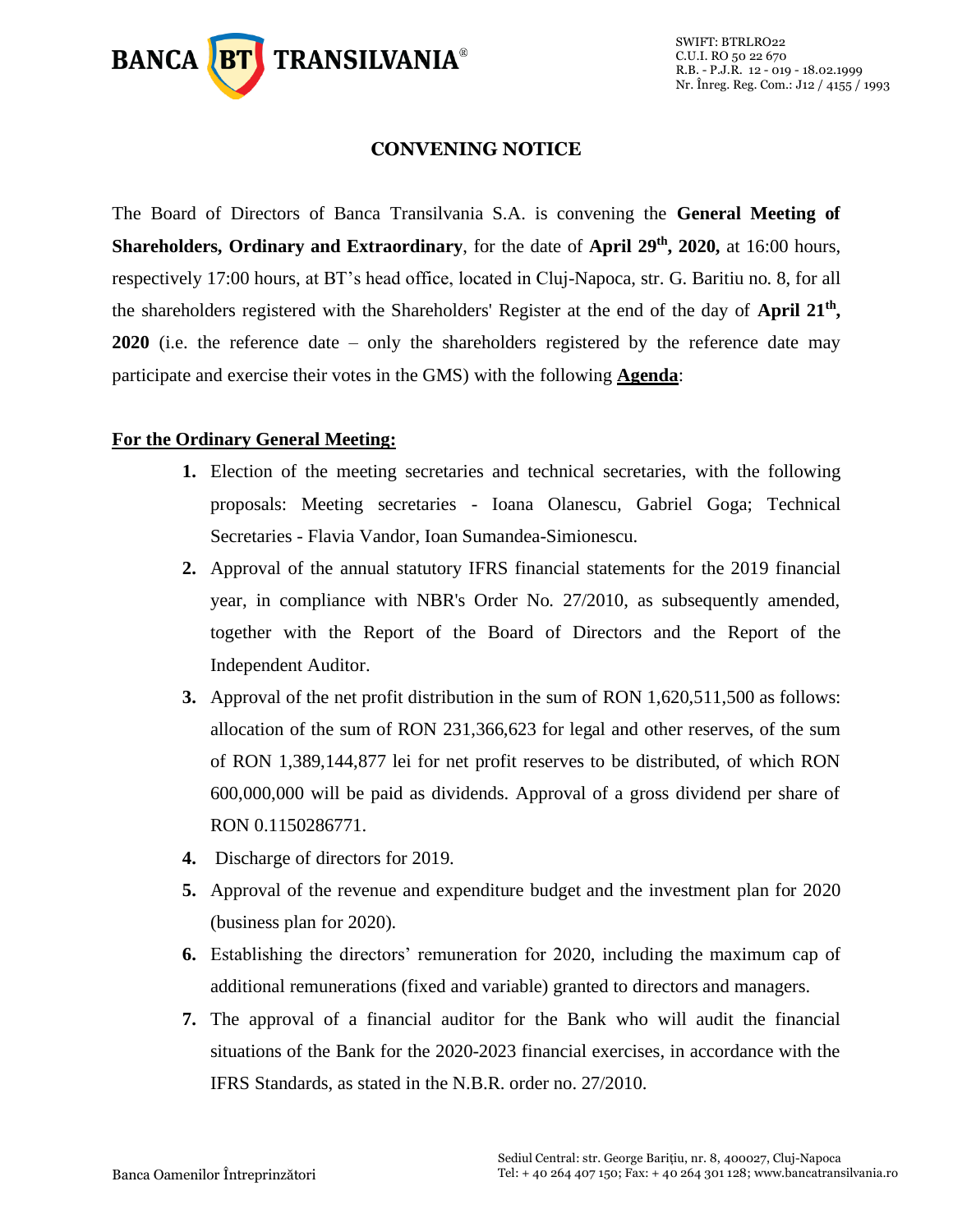

- **8.** Approval of the date of **June 9 th, 2020** as the registration date and of the **ex date June 5<sup>th</sup>**, 2020, for the identification of the shareholders who will benefit from the results of the Ordinary GMS and to whom the effects of the Ordinary GMS Decisions are applicable, including but not limited to the identification of the shareholders who will benefit from dividends.
- **9.** Approval of the date of **June 22th, 2020** as the payment date for dividend distribution.
- **10.** Approval of the mandates for the Board of Directors and for its individual members to carry out the decisions adopted by the Ordinary General Meeting of Shareholders.

# **For the Extraordinary General Meeting:**

- **1.** Election of the meeting secretaries and technical secretaries, with the following proposals: Meeting secretaries - Ioana Olanescu, Gabriel Goga; Technical Secretaries - Flavia Vandor, Ioan Sumandea-Simionescu.
- **2.** Increase of the share capital with the amount of RON 521.609.059 by issuing 521.609.059 new shares, at a nominal value of RON 1/share as well establishing a price of RON 0 (zero) to compensate for the fractions of shares resulting from applying the algorithm and rounding the results, according to the legal provisions in force and also granting a mandate to the Board of Directors in order to establish a price higher than the approved one (if applicable). The increase in the share capital will be carried out through the capitalization of reserves from the net profit of the year 2019, in amount of RON 521.609.059, by issuing a number of 521.609.059 shares, with a nominal value of RON 1/share in the benefit of the shareholders registered with the Shareholding Register held by the Central Depository at the registration date that will be established by the GSM (proposed date August  $7<sup>nd</sup>$ , 2020);
- **3.** Approval of the share buyback by the Bank, in accordance with the applicable legal provisions, under the following terms and conditions: up to **35.000.000** shares (0.67% of the total shares included in the share capital) with a nominal value of RON 1/share at a minimum price equal to the market price on BSE at the moment of the buyback and a maximum price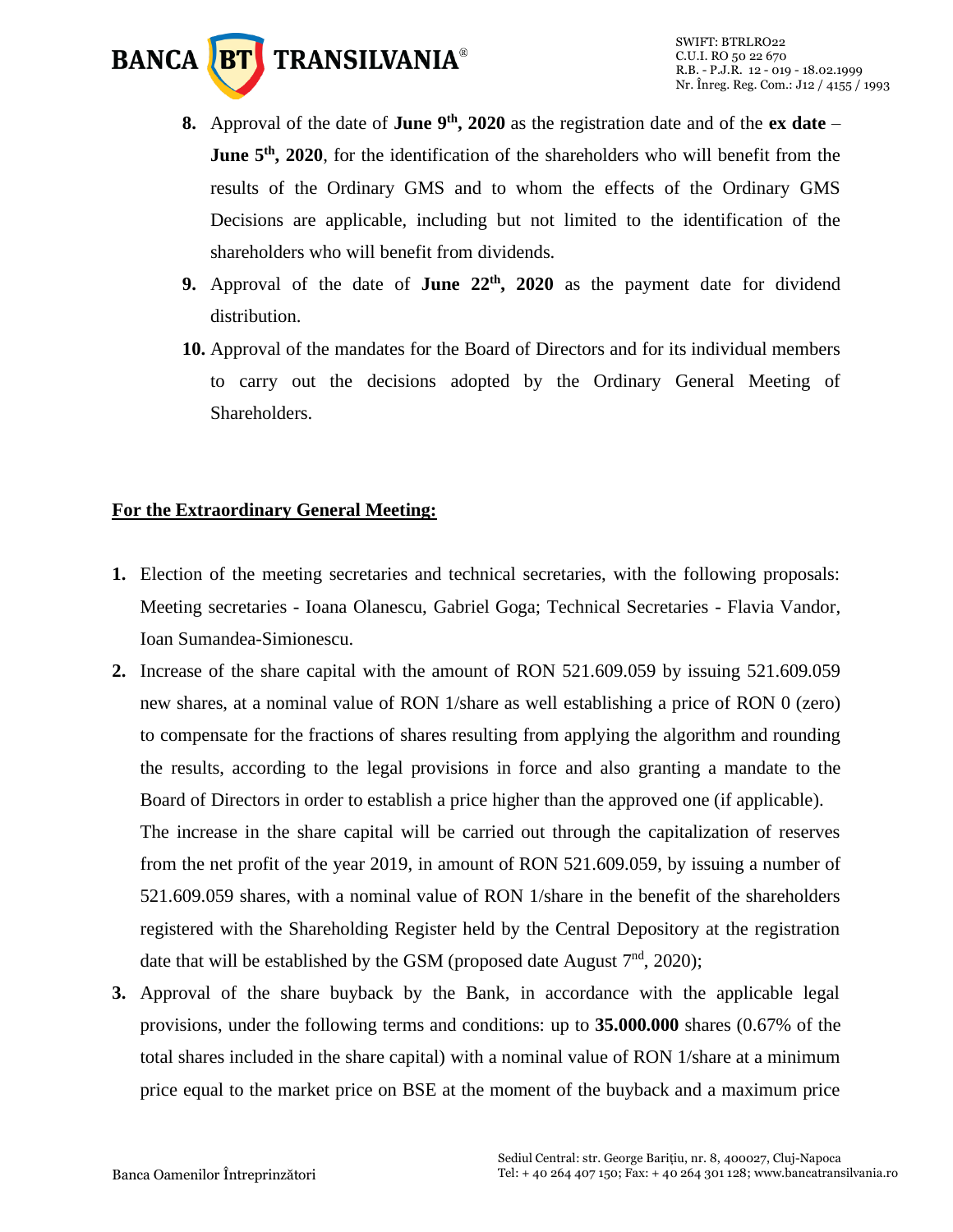

of RON 4 for a period of maximum 18 months as of the publishing date of the EGMS resolution in the Official Gazette of Romania, Part IV, part of a stock option plan with the purpose of implementing a remuneration program and a personnel incentive program for a period of at least 3 years as well as the payment of fixed remuneration, and the granting of a mandate for the Board of Directors for the enforcement of this resolution.

- **4.** Information regarding the purchase of a shareholding in OCN Microinvest SRL.
- **5.** Changes to the Articles of Incorporation as follows:

Changes to art. 14 – Leaders' Committee, as follows:

*The management, organization and coordination of the bank's current business is ensured by the leaders (directors) of the bank (Chief Executive Officers and deputy CEOs), appointed by the Board of Directors, who together form the Leaders' Committee. The Chief Executive Officer and deputy CEOs will form together the Leaders' Committee. The Board of Directors mandates the bank's leaders to exercise jointly the powers of organization and management of the bank's activity. The bank leaders are vested with the rights, obligations and responsibilities provided in the relevant legislation and the Articles of Association for the activities they coordinate according to the bank's organization chart, including the right to represent the Bank in relation to third parties. The leaders may, based on the received mandate, delegate some of their responsibilities in a clear and transparent way to specific committees/other structures or individually the Banks' employees. The Leaders' Committee shall adopt decisions by consensus; in case of disagreement, the subject will be forwarded to the Board of Directors. The Bank is validly bound in property related operations and current business in line with the internal regulations.*

- **6.** Approval of the date of **August**  $7<sup>nd</sup>$ , 2020 as the registration date and of the ex-date **August 6 th, 2020**, for the identification of the shareholders who will benefit from the results of the Extraordinary GMS and to whom the effects of the Extraordinary GMS Decisions are applicable, including but not limited to the identification of the shareholders who will benefit from the shares allocated following the capital increase.
- **7.** Approval of the date of **August 10th, 2020** as the payment date for distribution of shares following the share capital increase.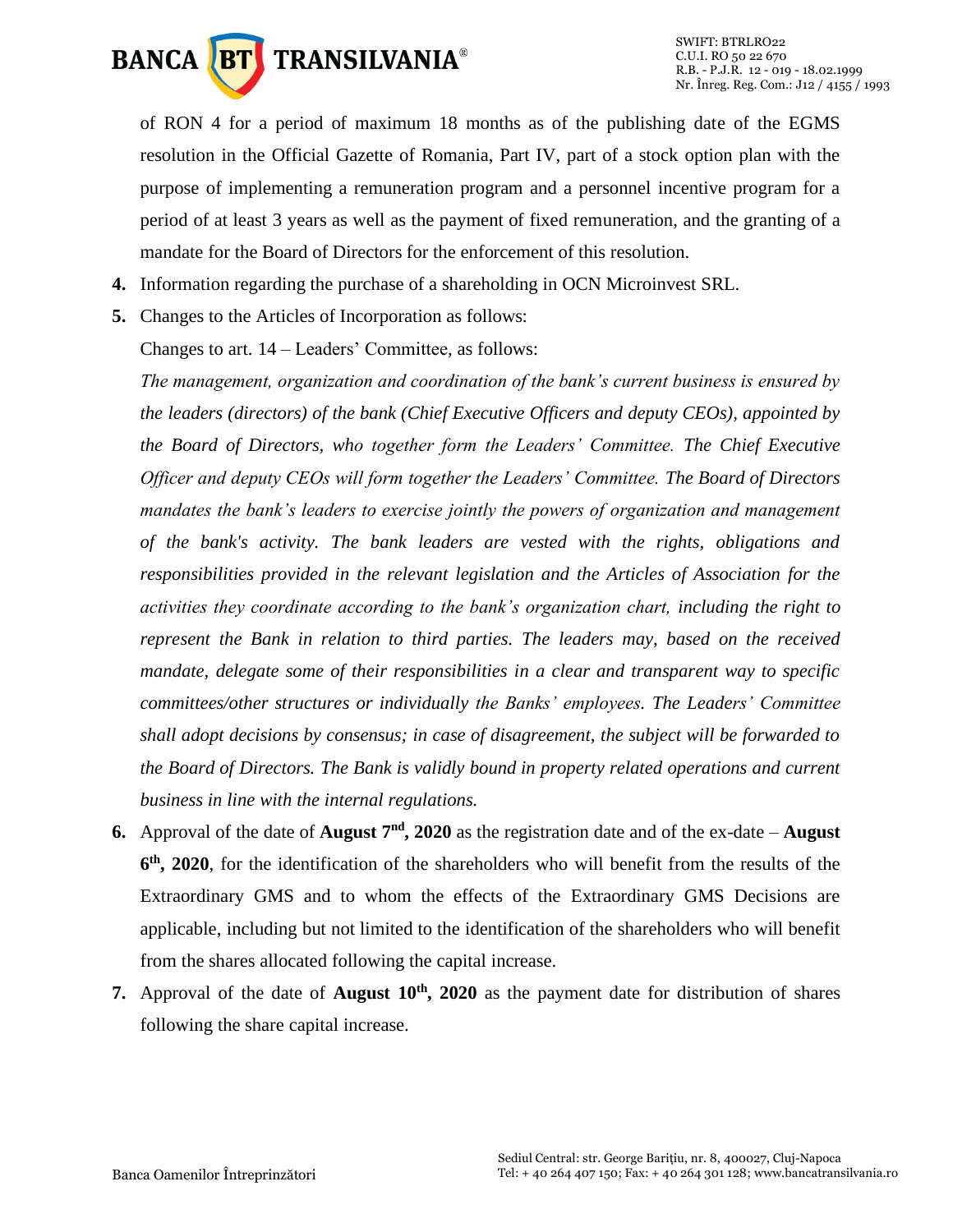

**8.** Approval of the mandates for the Board of Directors and individually for each of its members, in order to carry out the decisions of the Extraordinary General Shareholders Meeting.

If, at the first convening, the legal and statutory quorum is not met, the general meeting (ordinary and extraordinary) will take place on **April 30th, 2020**, at 16:00 hours, respectively 17:00, at the above mentioned venue, with the same agenda and the same reference date.

#### **Important information regarding the situation caused by COVID-19**

Considering the evolution of the epidemiological situation caused by the spread of the SARS-CoV-2 coronavirus at the level of over 150 countries (including in Romania) as well as the establishment of a state of emergency throughout Romania and the limitations regarding the meetings of persons, in order to protect its shareholders, as well as the other participants, Banca Transilvania wants to limit, as much as possible, within the limits of the currently applicable legislative framework, human interactions in relation to the corporate events of the Company, including the general meetings of the shareholders.

In this regard, the Company strongly recommends to the shareholders to use the electronic/remote means of interaction in relation to the Ordinary General Meeting of the Shareholders and, respectively, the Extraordinary General Meeting of the Shareholders, such as:

1. accessing the materials related to the Ordinary General Meeting of the Shareholders and, respectively, to the Extraordinary General Meeting of the Shareholders, on electronic format, rather than in physical copy (on paper), sent by post, courier service or personally at the Company's headquarters. All the materials related to the items on the agenda of the Ordinary General Meeting of Shareholders and, respectively, the Extraordinary General Meeting of Shareholders will be available on the Bank's website (www.bancatransilvania.ro), as mentioned in the present convener;

2. the transmission by the shareholders (i) of the proposals regarding the introduction of new items on the agenda, or, as the case may be, the presentation of draft resolutions for the items included or proposed to be included on the agenda of the Ordinary General Meeting of Shareholders and, respectively, to the Extraordinary General Meeting of the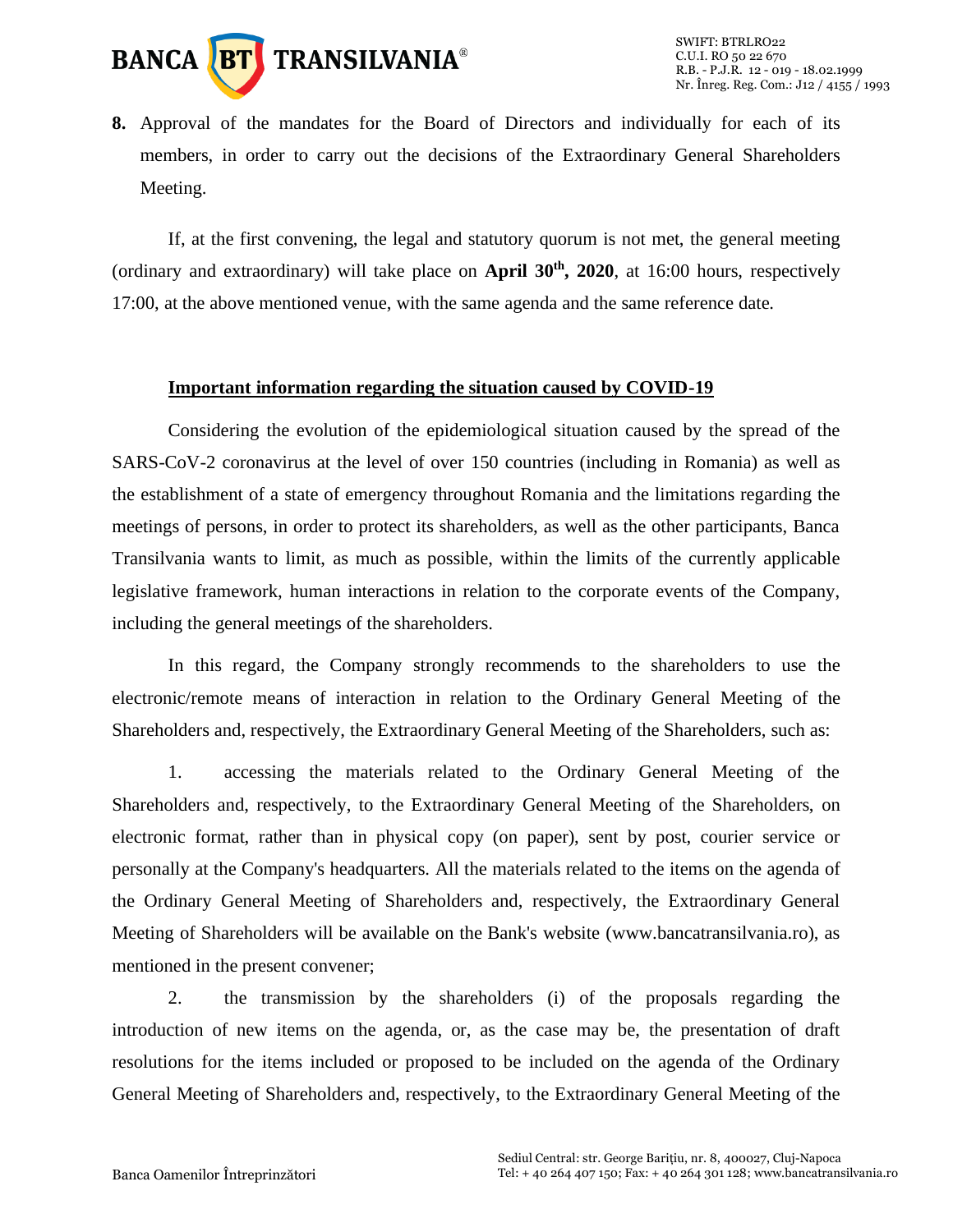

Shareholders, as well as (ii) the questions regarding the Ordinary General Meeting of the Shareholders and, respectively, the Extraordinary General Meeting of the Shareholders, by email, using the built-in extended electronic signature, according to Law no. 455/2001 regarding the electronic signature, to the address actionariat@btrl.ro, according to those mentioned in the present convener, rather than by post, courier services or personally at the Company's registry office;

3. the transmission by the shareholders of the GPAs or, as the case may be, of the SPAs by e-mail, using the built-in extended electronic signature, according to Law no. 455/2001 regarding the electronic signature, to the address actionariat@btrl.ro, according to those mentioned in the present convener, rather than by post, courier services or personally at the Company's registry office;

4. voting by correspondence and, preferably, by e-mail, using the built-in extended electronic signature, according to Law no. 455/2001 regarding the electronic signature, in respect to the instructions described below in the present convener, rather than by post, courier services or personally at the Company's registry office.

In these extreme conditions caused by COVID-19, it is preferable that the Ordinary General Meeting of the Shareholders and, respectively, the Extraordinary General Meeting of the Shareholders be carried out without the physical participation of the shareholders (except for the meeting secretaries and the technical secretaries), of course with respect of the rights of the shareholders. In this regard, a separate item was included on the agenda of the Ordinary General Meeting of Shareholders and the Extraordinary General Meeting of Shareholders concerning the election of the meeting secretaries and the technical secretaries, so that they could be elected by correspondence vote.

Depending on the evolution of the situation caused by COVID-19, between the moment of publication of this convening notice and the date of holding the Ordinary General Meeting of Shareholders and, respectively, the Extraordinary General Meeting of Shareholders, we will take the appropriate measures, required or imposed by the authorities, with the appropriate notification of the shareholders of the Company. We also inform you that, if the current restrictions regarding the limitation of the number of participants to events held in confined spaces will be maintained, Banca Transilvania SA will have to apply additional measures for the application of these legal requirements.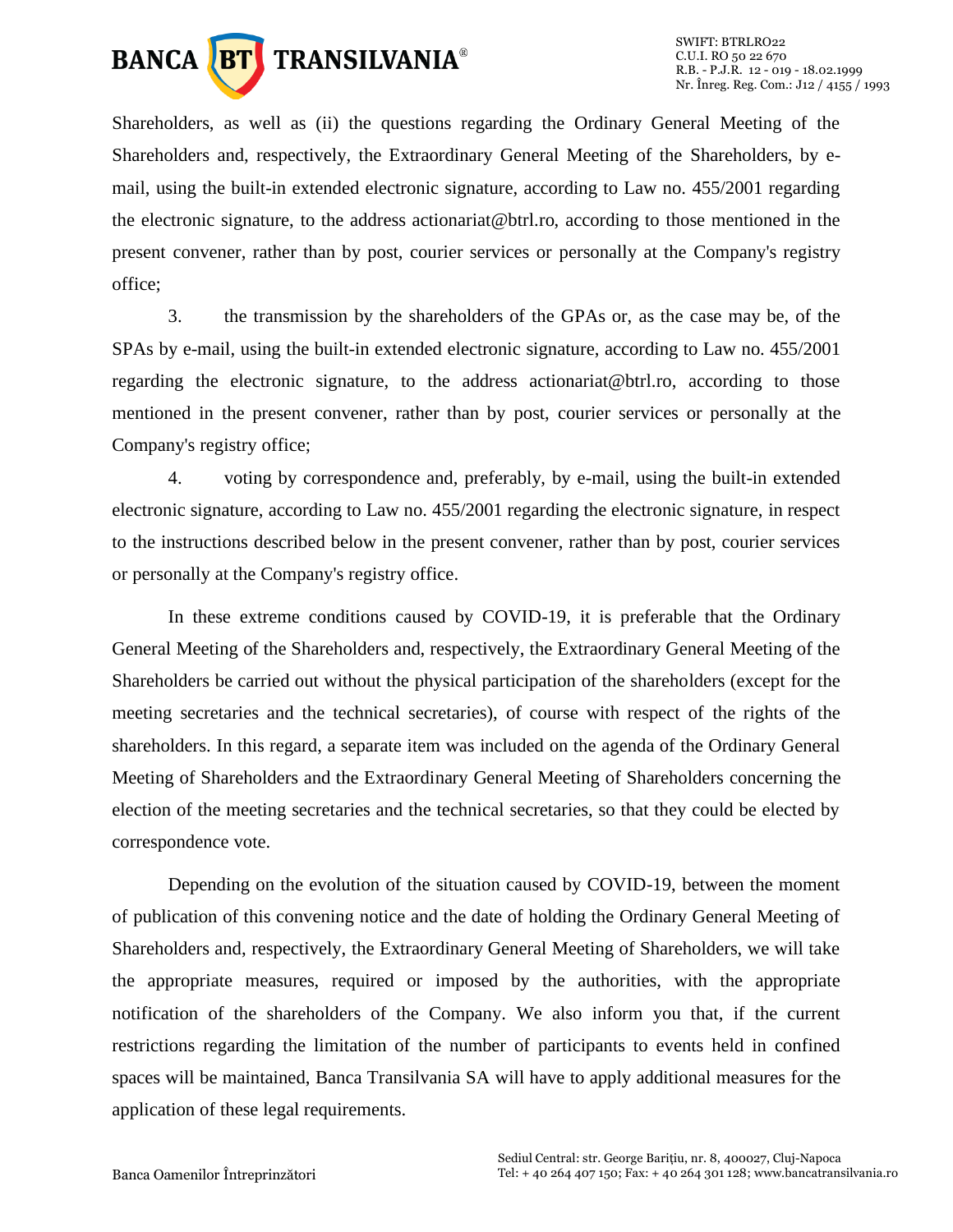

Last but not least, we would like to point out that participating in public events/meetings (which comply with the possible limits imposed by the authorities at that time) exposes the participants to a possible contamination with SARS-CoV-2 coronavirus, and the Company and / or its management could not be held responsible for such risk.

# **GMS Documents:**

The convening notice, the documents to be debated as well as the GMS resolution draft are available at the bank's head office in Cluj-Napoca, 8 George Baritiu St. or on the web page of the bank: [\(www.bancatransilvania.ro\)](http://www.bancatransilvania.ro/), starting with **March, the 29th , 2020**, and can be obtained on paper, at the request of interested shareholders, sent to the e-mail address actionariat@btrl.ro.

The share capital of Banca Transilvania is composed of **5.216.090.590 shares**, each share conferring the right to express one vote within the GMS.

#### **Shareholders' proposals regarding the GMS:**

One or more shareholders having at least 5% of the share capital, individually or jointly, are entitled:

- to introduce new topics on the agenda (provided that each topic is accompanied by a justification or a draft decision proposed to be approved by the general meeting and; such proposal has to be sent to the bank not later than 15 days from the date of publication of the convening notice in the Official Gazette);
- to present draft resolutions for the topics on the agenda or proposed to be included on the agenda of the general meeting (such proposals will be written and sent to the bank not later than 15 days from the date of publication of the convening notice in the Official Gazette).

If appropriate, the revised agenda will be republished by **April 17th, 2020,** according to the law.

The shareholders' proposals and the documents attesting the fulfilment of conditions to exercise the rights mentioned above will be sent as follows: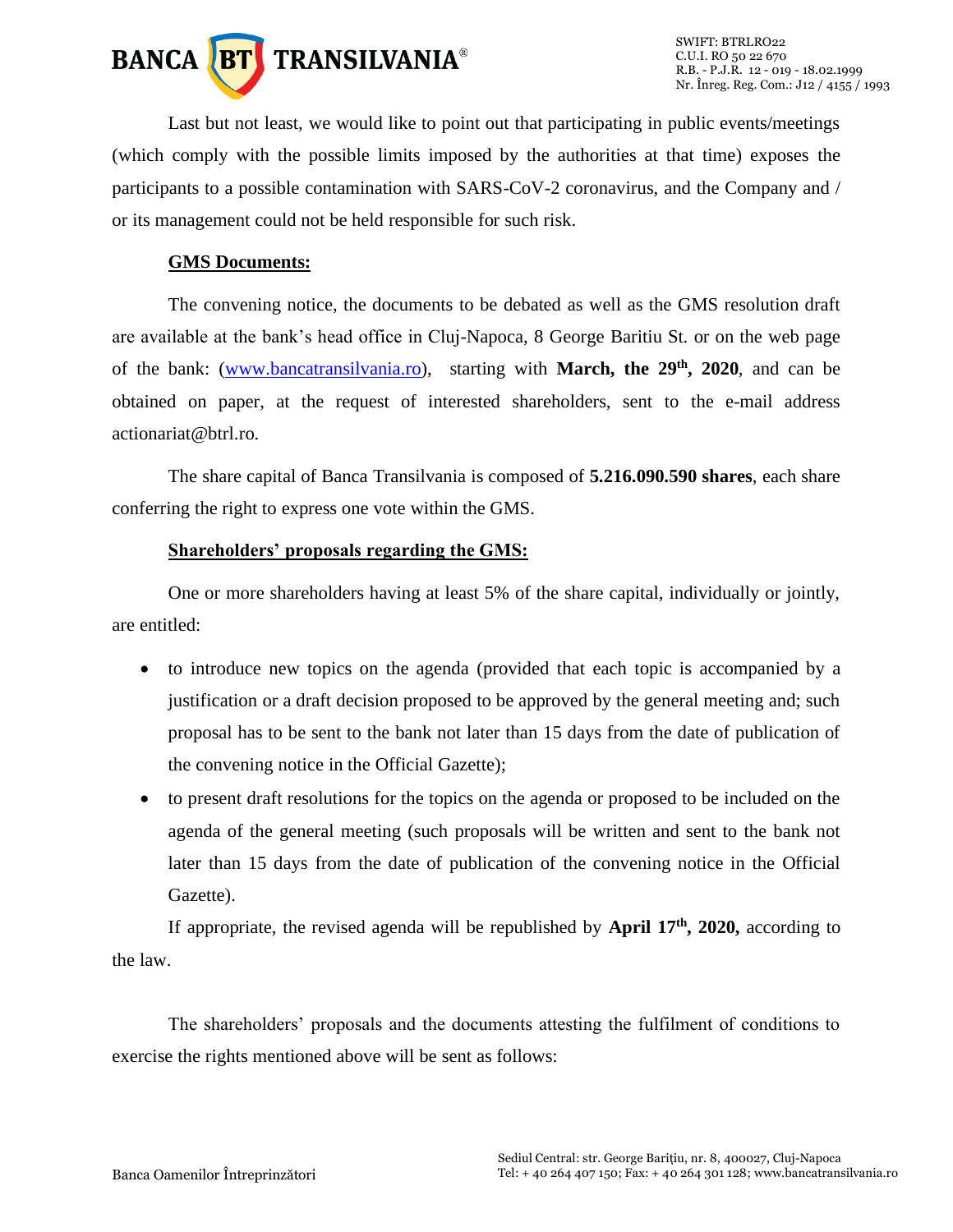

- through a handwritten document in original sent by post or courier service to Banca Transilvania S.A., 8 George Baritiu St., Cluj-Napoca, Cluj county. The document must be sent in an envelope on which the following is written clearly: "*For the General Meeting of Shareholders of the 29 th/30th of April 2020*".

through a document signed with an extended electronic signature according to the Law no.  $455/2001$  regarding electronic signatures – sent to actionariat @btrl.ro, with the subject: "For the General Meeting of Shareholders of the 29<sup>th</sup>/30<sup>th</sup> of April 2020".

#### **Questions regarding the GSM:**

The shareholders can submit questions in writing regarding the topics on the agenda together with acts enabling the identification of the shareholder, so that they may reach the registry of the company by **April 24th, 2020,** at the latest.

The shareholders questions, along with the related documents, mentioned in this convener may be sent in writing either by post or courier service to Banca Transilvania S.A.'s headquarters, in an envelope clearly indicating "*For the General Meeting of Shareholders of the 29th/30th of April 2020*", either by electronic means, using the built-in extended electronic signature, according to Law no. 455/2001 regarding the electronic signature (at the address: [actionariat@btrl.ro\)](mailto:actionariat@btrl.ro), with the subject "For the General Meetings of the Shareholders of April 29/30 2020".

The bank may also reply by posting the answers on the bank's website [\(www.bancatransilvania.ro\)](http://www.bancatransilvania.ro/), Investors' Relations Section, FAQ Tab.

#### **Participation in GSM:**

The reference date is **April 21<sup>th</sup>**, 2020. Only shareholders registered on that date with the Shareholding Register held by the Central Depository will be able to participate and vote in the general meetings.

Shareholders may participate in the general meetings directly (through legal representatives), may be represented by other persons according to the law or may vote by correspondence.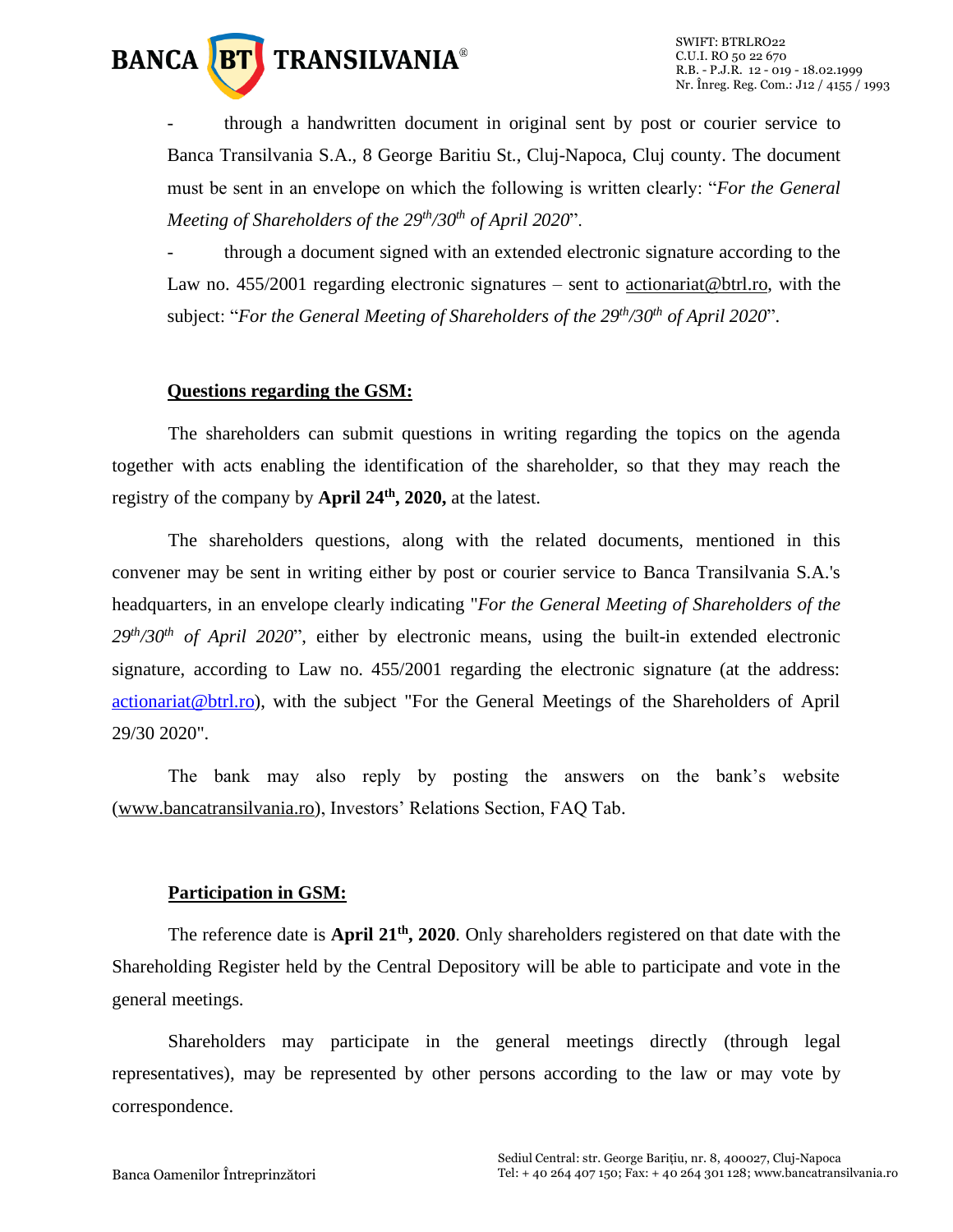

The access of shareholders in the GSM or vote via correspondence is allowed through the direct identification of the individual by an identification document - ID (Identity card or legal equivalent (I.C.) for Romanian citizens or passport/proof of residency for foreign citizens), for natural individuals. For companies, the ID of the legal representative (Identity card or legal equivalent (I.C.) for Romanian citizens or passport/proof of residency for foreign citizens) must be provided.

The quality of the legal representative of a shareholder-company or other entities without legal personality will be determined in accordance with the list of shareholders at the reference, received from the Central Depository or by the participants defined in accordance with the applicable law which provide custody services: a) the account statement which verifies the position of shareholder as well as the number of share held; b) the documents which attest the registration of information regarding the legal representative from the Central Depository/ other participants.

Should the legal representative of the shareholder-company not be mentioned in the shareholders' list at the reference date, then the quality of legal representative is proven through an official document which validates this quality (proof issued by a competent authority, in original or legalized copy, no older than 1 month before the date of the GSM).

The representative of the shareholder-individual must provide proof of identity (Identity card or legal equivalent (I.C.) for Romanian citizens or passport/proof of residency for foreign citizens) as well as a special or general power of attorney signed by the shareholder-individual.

The conventional representative of the shareholders-companies will provide the following proof of identity: identification document of the representative (Identity card or legal equivalent for Romanian citizens or passport/proof of residency for foreign citizens) together with special and general power of attorney signed by the legal representative. Information on power of attorney, general or specific, as well as voting by correspondence are mentioned below.

The documents presented in a foreign language other than English (except for identity documents valid in Romania) shall be accompanied by a translation made by a sworn translator in Romanian or English.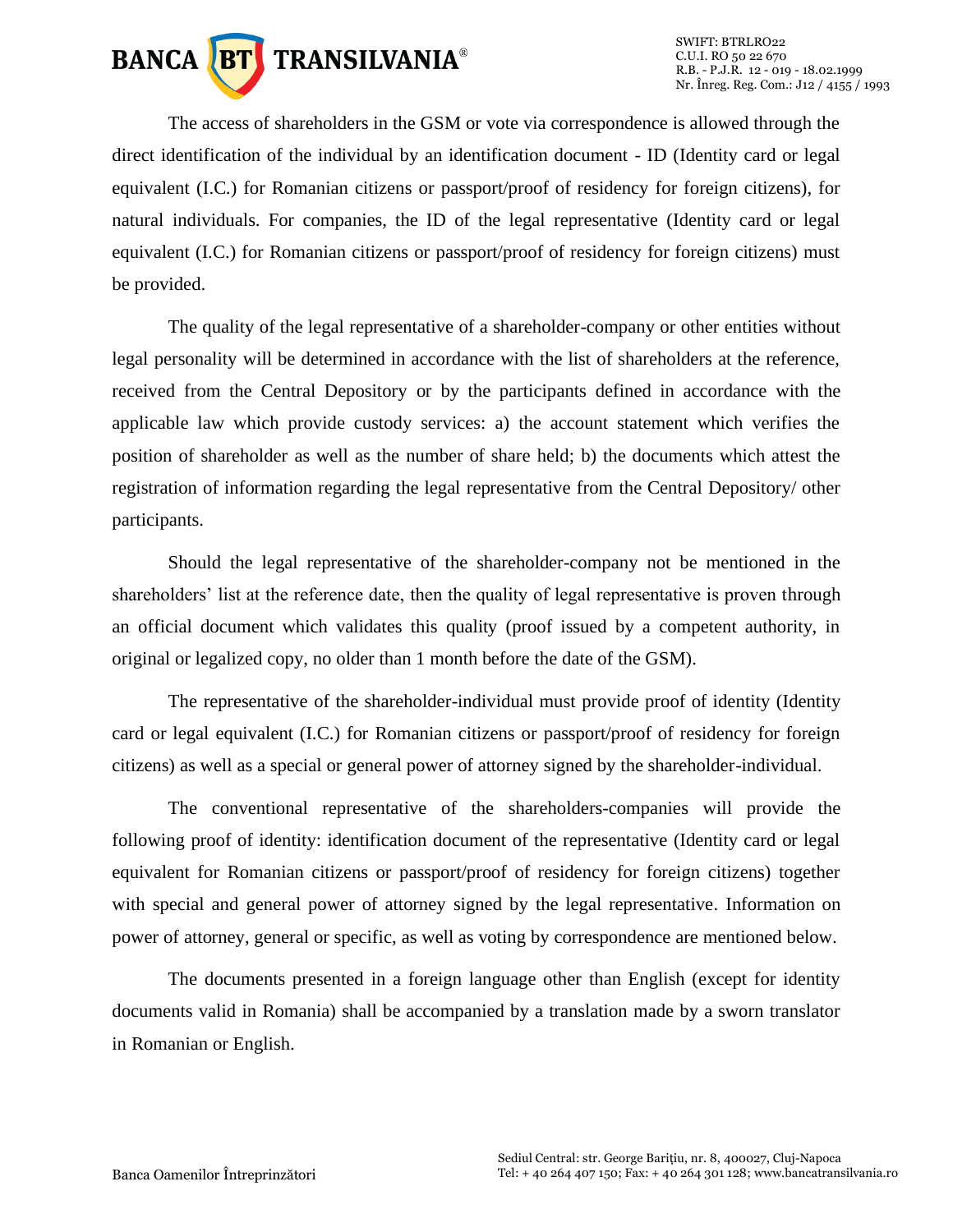

#### **General Power of Attorney**

Before their first use, general power of attorney shall be submitted / sent, in copy, containing the phrase "identical with the original" and with the signature of the representative so that the documents are received at the registry of the company until **April 24th , 2020, 17:00 (Romanian time), in an envelope clearly indicating "***For the General Meeting of Shareholders of the 29 th/30th of April 2020***".**

General Power of Attorney (GPA) in a certified copy will be retained by the Company, having made mention of this in the minutes of the general meeting. General Power of Attorney is valid for a period which may not exceed three years.

The GPA can be sent by e-mail with the extended electronic signature, according to Law. 455/2001 on electronic signature, as amended and supplemented, so it may be received at the registry of the Company until **April 24th ,2020, 17:00 (Romanian time)**, at [actionariat@btrl.ro,](mailto:actionariat@btrl.ro) with the subject "*For the General Meeting of Shareholders of the 29<sup>th</sup>/30<sup>th</sup> of April 2020".* 

To validate the mandate, the agent (conventional representative) must be either an intermediary or a lawyer and the shareholder is their client. Also, the agent must not be a situation of conflict of interest, such as:

- the agent is the significant shareholder of Banca Transilvania SA or an entity controlled by such shareholder;

- the agent is a member of the management body of Banca Transilvania, a significant shareholder or entity controlled by such shareholder;

- the agent is an employee or an auditor of the company or of a significant shareholder or entity controlled by such a shareholder;

- the agent is a spouse, relative or in-law up to the fourth degree of one of the individuals mentioned above.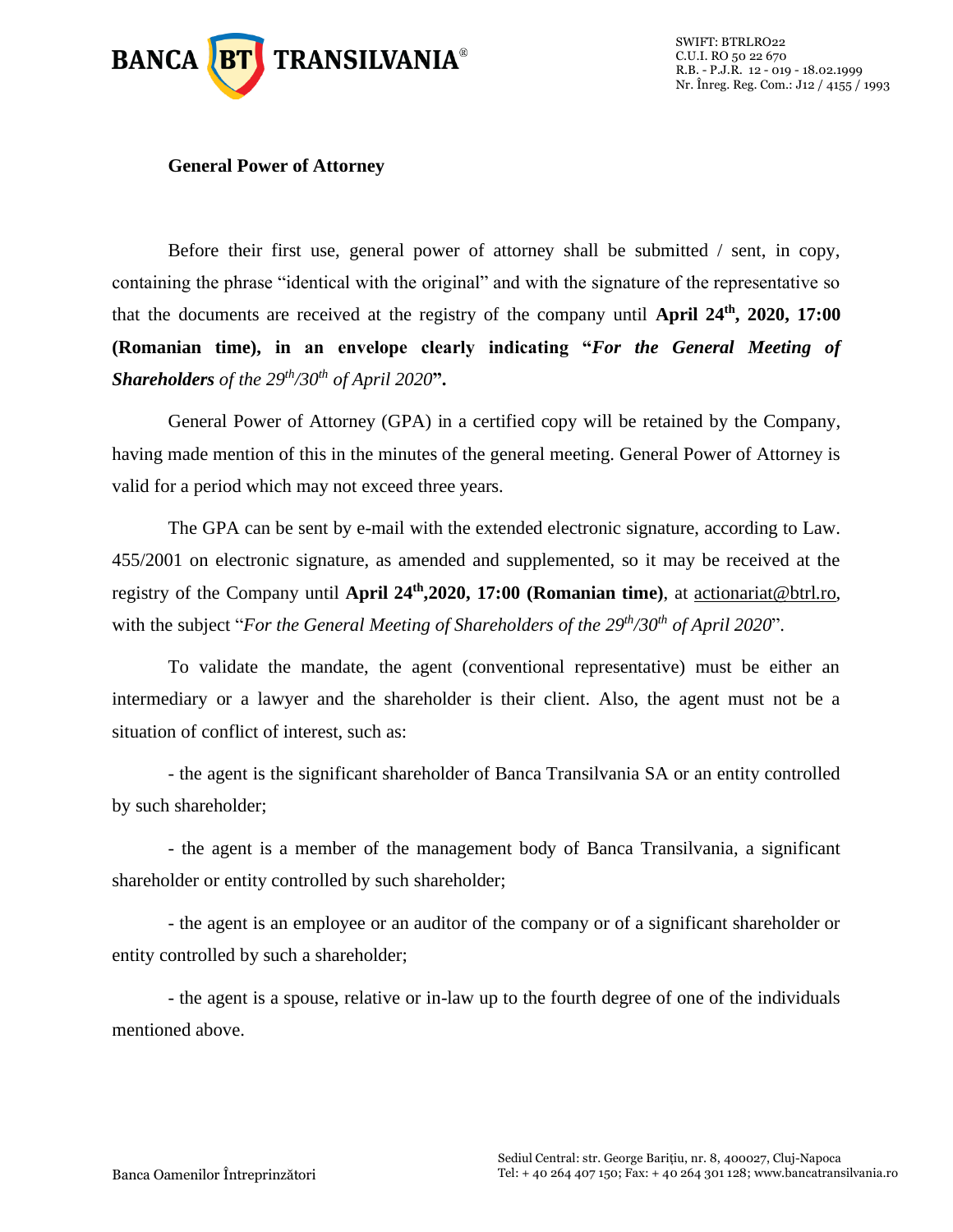

The power of attorney cannot be transferred to another person. If the representative is a legal entity, it may exercise its mandate through any person that is part of its governing body or its employees (through proof of quality of representation).

Along with GPA, the shareholders will send the company proof that the agent is either an intermediary or a lawyer and the shareholder is a client thereof.

Also, individual shareholders will send copy of the proof of their identity.

The documents presented in a foreign language other than English (except for identity documents valid in Romania) shall be accompanied by a translation made by a sworn translator in Romanian.

Verification and validation of the GPA submitted to the Company will be conducted by the technical secretaries designated in accordance with the law, who shall safeguard the documents.

# **Special Power of Attorney (SPA) and correspondence voting ballots**

- 1. The documents necessary for individual shareholders to attend the GSM are:
	- an identification document, if the shareholder attends the meeting in person;
	- a special power of attorney in accordance with the law and the identification document of the representative, if the shareholder is represented by another person;
- 2. The documents necessary for shareholders companies to attend the GSM are:
	- o The quality of the legal representative of a shareholder-company or other entities without legal personality will be determined in accordance with the list of shareholders at the reference, received from the Central Depository or by the participants defined in accordance with the applicable law which provide custody services: a) the account statement which verifies the position of shareholder as well as the number of share held; b) the documents which attest the registration of information regarding the legal representative from the Central Depository/ other participants.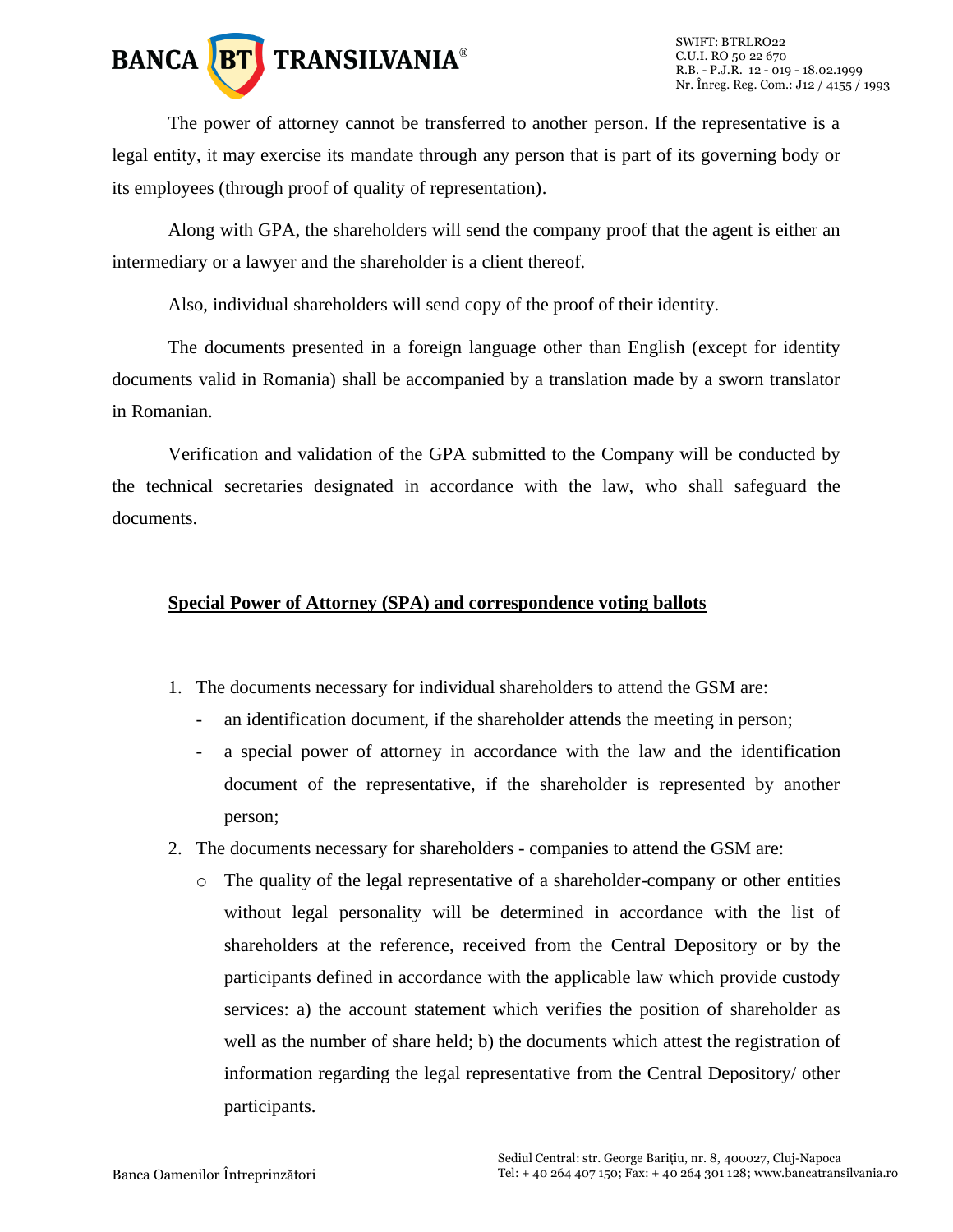# **TRANSILVANIA® BANCA BT**

- o Should the legal representative of the shareholder-company not be mentioned in the shareholders' list at the reference date, then the quality of legal representative is proven through an official document which validates this quality (proof issued by a competent authority, in original or legalized copy, no older than 1 month before the date of the GSM).
- o beside the aforementioned document proving the legal representative status of the person signing the power of attorney, the person delegated with representation competence must also present, in accordance with the law, the special or general power of attorney signed by the legal representative of the respective legal entity.

Starting with March 29<sup>th</sup>, 2020 the special power of attorney forms, respectively those for exercising the right to vote by correspondence will be available at Banca Transilvania's Head Office and the bank's branches/agencies in the country or can be downloaded from the bank's website [\(www.bancatransilvania.ro\)](http://www.bancatransilvania.ro/), in both Romanian and English**.**

After filling in and signing the power of attorney forms, under the sanction of losing the voting right, a copy is to be filed with / sent to the Bank's Head Office by **April 24th, 2020** (in an envelope mentioning "*For the General Meeting of Shareholders of the 29<sup>th</sup>/30<sup>th</sup> of April 2020"),* another copy will be given to the authorized person and the third will remain with the shareholder. The power of attorney will be accompanied by a copy of the identification document of the individual shareholder /legal representative of the shareholder-company and for legal entities by an official document certifying the quality of legal representative mandated to sign the power of attorney. The special power of attorney should include the information provided in the special power of attorney form provided by BT specifying the vote for each item on the agenda.

The power of attorney, together with the related documents, mentioned in this convener, may also be transmitted electronically, by e-mail, using the built-in extended electronic signature, according to Law no. 455/2001 regarding the electronic signature, to the e-mail address [actionariat@btrl.ro,](mailto:actionariat@btrl.ro) with the subject "For the General Meetings of the Shareholders of April 29/30 2020".

SPAs/correspondence voting ballots dedicated to item no. 7 on the agenda, completed by the shareholders with their voting options, signed, originally, will be introduced in a separate,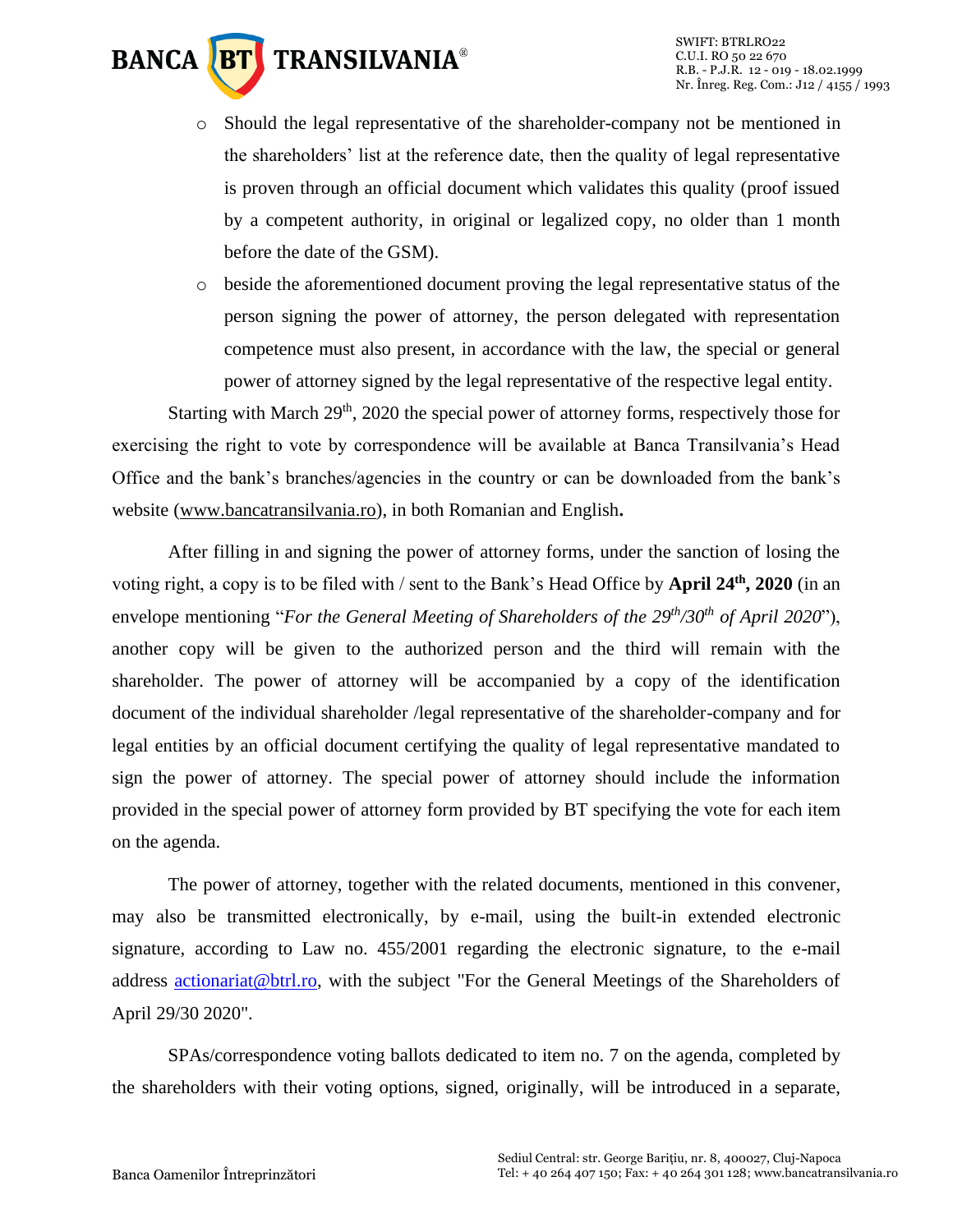

closed envelope, clearly mentioning "Confidential - Secret voting instructions for the Ordinary General Meeting of Shareholders from 29/30 April 2020 " and which will be included, subsequently, in the envelope containing the general/special power of attorney/correspondence voting ballot dedicated to the other items on the GMS agenda and related documents. SPAs/ correspondence voting ballots dedicated to item no. 7 of the agenda, completed by the shareholders with their voting options, may also be transmitted electronically, by e-mail, using the built-in extended electronic signature, according to Law no. 455/2001 regarding the electronic signature, to the e-mail address actionariat@btrl.ro, with the subject "Confidential - Instructions for secret voting for the Ordinary General Meeting of Shareholders from 29/ 30 April 2020".

Credit institutions that provide custody services for the bank's shareholders may sign and transmit the GPAs / SPAs by mail on behalf of their clients, based on the rights conferred onto them by the custody contracts as well as the exact voting instructions received from customers for such a GSM.

In this case, the SPAs/ correspondence voting ballots shall be accompanied by an affidavit issued by the credit institution which received the power of representation by the SPA, which establishes that:

(a) the credit institution provides custody services for said shareholder;

(b) the instructions contained within the power of attorney) are identical to the instructions from the SWIFT message received by the credit institution in order to vote on behalf of the shareholder.

The SPAs /correspondence voting forms and the before mentioned affidavit issued by the credit institution that received power of representation through the SPA must be submitted at the company in original, signed, as appropriate, or transmitted by e-mail to [actionariat@btrl.ro](mailto:actionariat@btrl.ro) without the fulfilment of other formalities related to the form of these documents, within the deadlines mentioned above.

The shareholders registered on the reference date may vote by correspondence, before the General Shareholders Meeting, using the voting form put at their disposal on the bank's web site or at Banca Transilvania Head Office – 8 George Baritiu Street, Cluj- Napoca, starting with